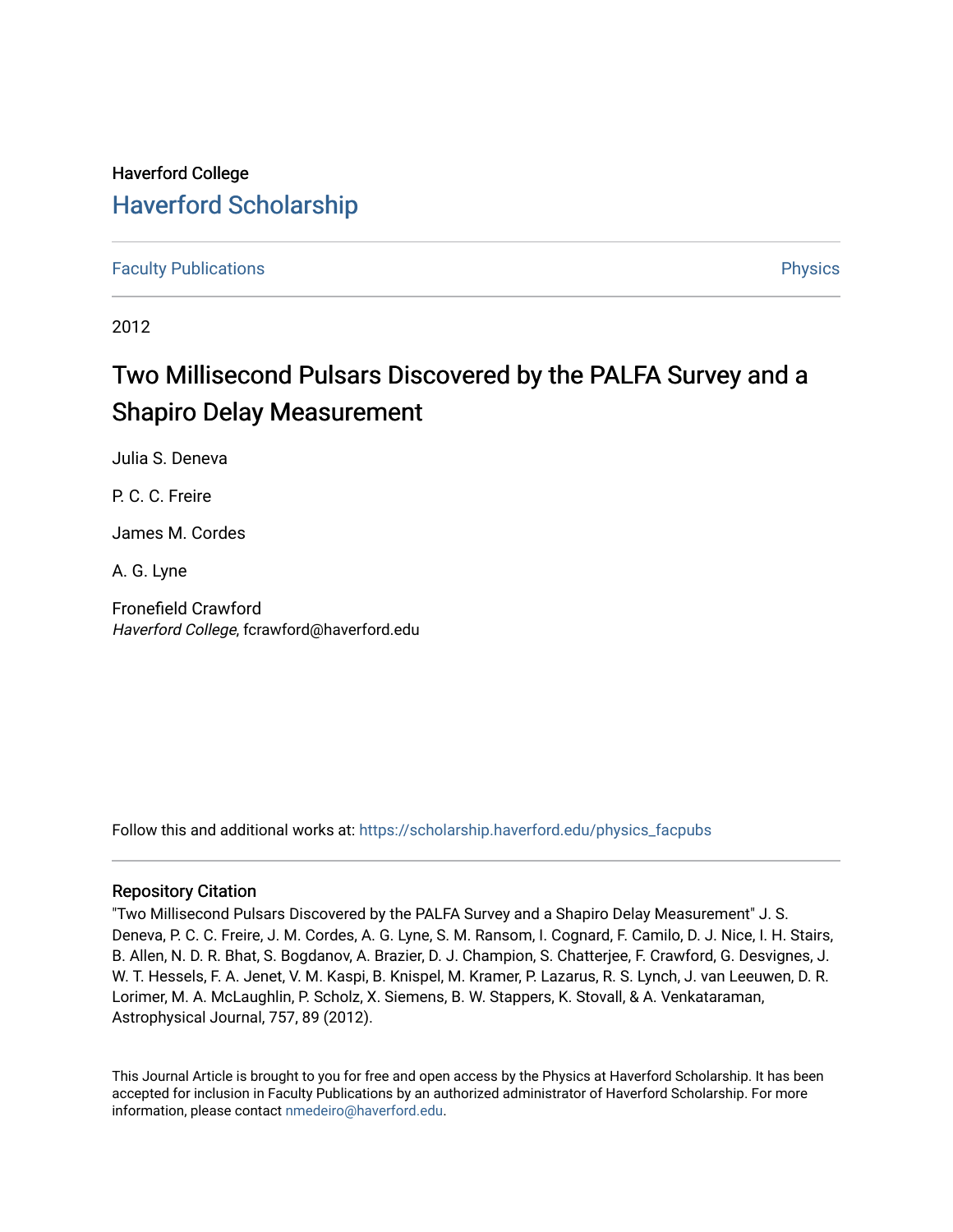## TWO MILLISECOND PULSARS DISCOVERED BY THE PALFA SURVEY AND A SHAPIRO DELAY MEASUREMENT

J. S. Deneva<sup>1</sup>, P. C. C. Freire<sup>2</sup>, J. M. Cordes<sup>3</sup>, A. G. Lyne<sup>4</sup>, S. M. Ransom<sup>5</sup>, I. Cognard<sup>6</sup>, F. Camilo<sup>1,7</sup>, D. J. Nice<sup>8</sup>,

I. H. Stairs<sup>9</sup>, B. Allen<sup>10,11</sup>, N. D. R. Bhat<sup>12</sup>, S. Bogdanov<sup>7</sup>, A. Brazier<sup>3</sup>, D. J. Champion<sup>2</sup>, S. Chatterjee<sup>3</sup>, F. Crawford<sup>13</sup>,

G. Desvignes<sup>2</sup>, J. W. T. Hessels<sup>14,15</sup>, F. A. Jenet<sup>16</sup>, V. M. Kaspi<sup>17</sup>, B. Knispel<sup>10</sup>, M. Kramer<sup>2</sup>, P. Lazarus<sup>2,17</sup>,

J. VAN LEEUWEN<sup>14</sup>, D. R. LORIMER<sup>18</sup>, R. S. LYNCH<sup>17</sup>, M. A. MCLAUGHLIN<sup>18</sup>, P. SCHOLZ<sup>17</sup>, X. SIEMENS<sup>19</sup>, B. W. STAPPERS<sup>4</sup>,

K. STOVALL<sup>16</sup>, AND A. VENKATARAMAN<sup>1</sup><br><sup>1</sup> Arecibo Observatory, HC3 Box 53995, Arecibo, PR 00612, USA

<sup>2</sup> Max-Planck-Institut für Radioastronomie, D-53121 Bonn, Germany<br><sup>3</sup> Astronomy Department, Cornell University, Ithaca, NY 14853, USA<br><sup>4</sup> Jodrell Bank Centre for Astrophysics, University of Manchester, Manchester M13 9PL

<sup>7</sup> Columbia Astrophysics Laboratory, Columbia University, New York, NY 10027, USA<br><sup>8</sup> Department of Physics and Astronomy, University of British Columbia, 6224 Agricultural Road, Vancouver, BC V6T 1Z1, Canada<br><sup>9</sup> Departm

<sup>15</sup> Astronomical Institute "Anton Pannekoek," University of Amsterdam, Science Park 904, 1098 XH Amsterdam, The Netherlands<br><sup>16</sup> Center for Gravitational Wave Astronomy, University of Texas at Brownsville, Brownsville, T

*Received 2012 May 13; accepted 2012 August 6; published 2012 September 6*

#### ABSTRACT

We present two millisecond pulsar discoveries from the PALFA survey of the Galactic plane with the Arecibo telescope. PSR J1955+2527 is an isolated pulsar with a period of 4.87 ms, and PSR J1949+3106 has a period of 13.14 ms and is in a 1.9 day binary system with a massive companion. Their timing solutions, based on 4 years of timing measurements with the Arecibo, Green Bank, Nançay, and Jodrell Bank telescopes, allow precise determination of spin and astrometric parameters, including precise determinations of their proper motions. For PSR J1949+3106, we can clearly detect the Shapiro delay. From this we measure the pulsar mass to be 1.47 $^{+0.43}_{-0.31}$   $M_{\odot}$ , the companion mass to be  $0.85^{+0.14}_{-0.11} M_{\odot}$ , and the orbital inclination to be  $i = 79.9^{+1.9}_{+1.6}$  deg, where uncertainties correspond to  $\pm 1\sigma$  confidence levels. With continued timing, we expect to also be able to detect the advance of periastron for the J1949+3106 system. This effect, combined with the Shapiro delay, will eventually provide very precise mass measurements for this system and a test of general relativity.

*Key words:* pulsars: general – pulsars: individual (J1949+3106, J1955+2527)

*Online-only material:* color figures

#### 1. INTRODUCTION

In this paper, we discuss timing results for two millisecond pulsars (MSPs) discovered by the PALFA Consortium<sup>20</sup> with the Arecibo telescope. The PALFA survey of the Galactic plane and follow-up observations of new discoveries are motivated by the wide applications of pulsar timing in exploring the composition, internal structure, and magnetospheric state of neutron stars. MSPs in particular tend to be extremely stable rotators, which can be used to address a variety of problems in fundamental physics and astrophysics. One such outstanding problem is detecting gravitational waves and studying the properties of gravitational wave radiation from various types of sources and various epochs in the universe's lifetime. Timing observations of MSPs in binary systems can be used to estimate the pulsar and companion masses via measuring post-Keplerian binary parameters. Neutron star mass measurements allow us to

Until recently, all precise measurements of neutron star masses fell within a narrow range around  $1.4 M_{\odot}$ , the Chandrasekhar limit. However, recent, precise measurements of the masses of some MSPs showed that they can have significantly higher masses. PSR J1903+0327 (Champion et al. [2008\)](#page-10-0), the first MSP found in the PALFA survey, has a mass of  $1.67 \pm 0.02$   $M_{\odot}$  (99.7% confidence limit; Freire et al. [2011\)](#page-10-0) which is significantly above the Chandrasekhar limit. PSR J1614−2230 was found to have a mass of  $1.97 \pm 0.04$  *M*<sub>☉</sub> (Demorest et al. [2010\)](#page-10-0). These high masses rule out many EoSs for matter at densities higher than that of the atomic nucleus. In particular, the mass measurement for J1614−2230 rules out or highly constrains most proposed hyperon or boson EoSs (Glendenning & Schaffner-Bielich [1998;](#page-10-0) Lackey et al. [2006;](#page-10-0) Schulze et al. [2006;](#page-10-0) Lattimer & Prakash [2007\)](#page-10-0).

In this paper, we describe two MSPs discovered by the PALFA survey, which uses the Arecibo telescope and the seven-beam

constrain the equation of state (EoS) of matter at densities larger than that of an atomic nucleus.

<sup>20</sup> <http://www.naic.edu/alfa/pulsar>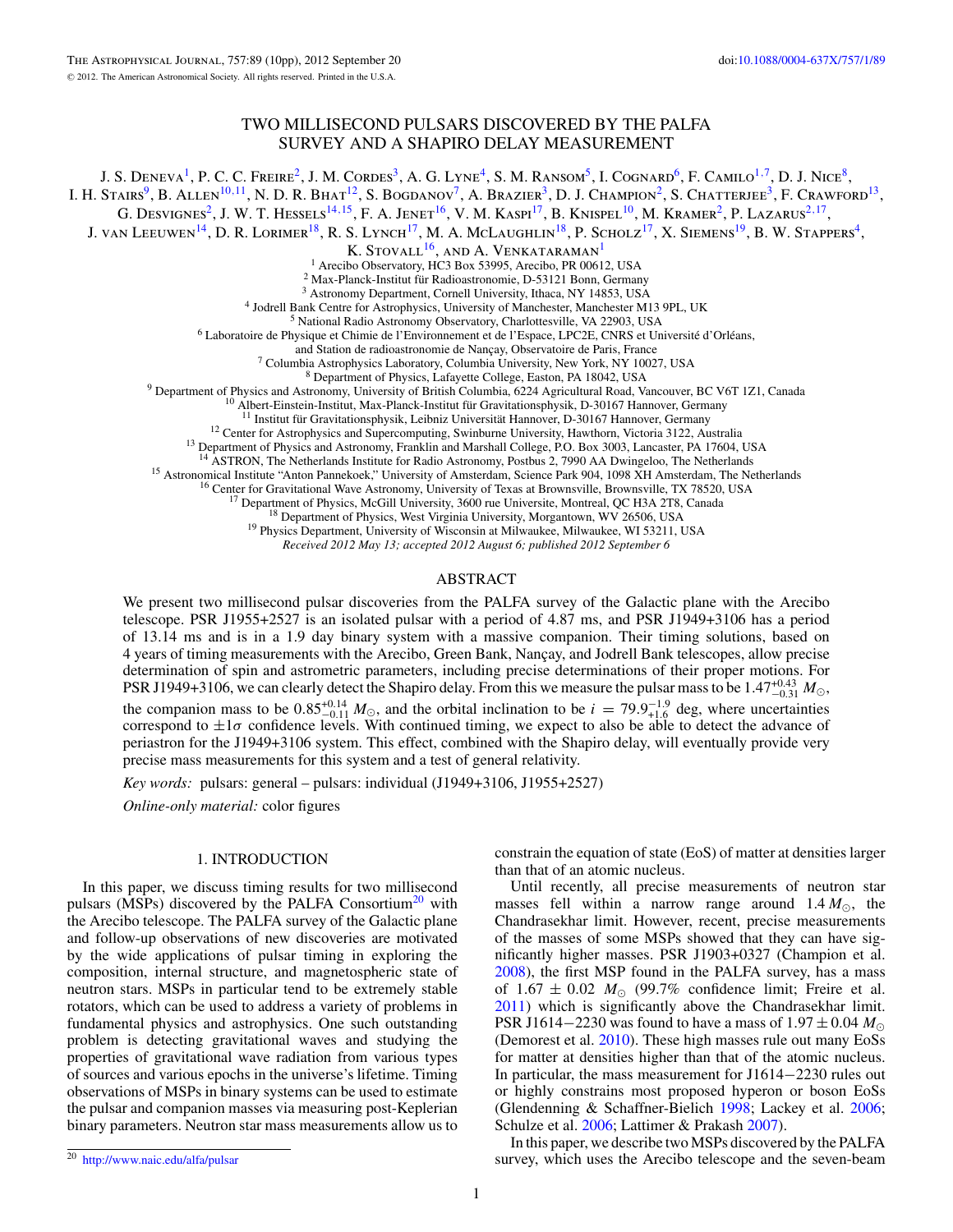ALFA receiver (Cordes et al. [2006\)](#page-10-0). In addition to presenting full timing solutions for the two pulsars, we explore what intrinsic or extrinsic effects account for the overall time of arrival (TOA) uncertainty in both cases. One of the two discoveries reported here is in a nearly edge-on binary system with a massive companion, allowing measurement of the Shapiro delay and consequently estimation of the pulsar and companion masses.

## 2. OBSERVATIONS AND DATA REDUCTION

PSR J1949+3106 and PSR J1955+2527 were discovered in PALFA survey data taken in 2006 and processed by the Cornell search pipeline (Deneva et al. [2009\)](#page-10-0). The PALFA survey is ongoing since 2004 and uses the seven-beam Arecibo *L*-band Feed Array (ALFA) to search for pulsars in low Galactic latitudes ( $|b| < 5^\circ$ ) in the portions of the Galactic plane visible from Arecibo,  $32° < l < 77°$  and  $168° < l < 214°$ . PALFA has discovered 97 new pulsars, including 15 MSPs, as of 2012 July (Cordes et al. [2006;](#page-10-0) Lorimer et al. [2006;](#page-10-0) Champion et al. [2008;](#page-10-0) Deneva et al. [2009;](#page-10-0) Knispel et al. [2010,](#page-10-0) [2011;](#page-10-0) D. J. Nice 2012, in preparation; Crawford et al. [2012\)](#page-10-0). There are currently 23 pulsars in the ATNF catalog<sup>21</sup> (Manchester et al. [2005\)](#page-10-0) with  $P < 15$  ms and  $|b| < 5^\circ$  that are not in globular clusters. Of those, eight have dispersion measures (DMs) > 100 pc cm<sup>-3</sup>, and only one has DM > 200 pc cm<sup>-3</sup>. That pulsar is J1903+0327 (Champion et al.  $2008$ ), an eccentric binary MSP discovered by the PALFA survey. The two discoveries we report, J1949+3106 and J1955+2527, have DM = 164 pc cm<sup>-3</sup> and 209 pc cm<sup>-3</sup>, respectively. This makes the latter only the second Galactic plane MSP known with DM  $>$  200 pc cm<sup>-3</sup>. Crawford et al. [\(2012\)](#page-10-0) present four new MSPs with DM *>* 100 pc cm−3, also found by PALFA. One of these four pulsars has  $DM = 249$  pc cm<sup>-3</sup>. Along with the high DMs of J1903+0327 and J1955+2527, this shows that the PALFA survey is probing deeper and finding MSPs whose detectability with earlier instruments may have been hampered by dispersion smearing.

In 2006, the PALFA survey used the Wideband Arecibo Pulsar Processor (WAPP) backends (Dowd et al. [2000\)](#page-10-0) with 100 MHz bandwidth per beam, two summed polarization channels, 256 lags, and 64*μ*s sampling time (Cordes et al. [2006\)](#page-10-0). Since 2009 the survey uses the newer PDEV/Mock spectrometer,<sup>22</sup> which allows data to be taken across the entire 300 MHz bandwidth of the ALFA receiver for each beam, thus increasing sensitivity by a nominal factor of  $\sqrt{3}$ . This observation setup uses two summed polarizations, 960 channels, and a sampling time of 65.5*μ*s.

PSR J1949+3106 and PSR J1955+2527 were found in a conventional Fourier-based periodicity search of WAPP data and were not detected in a single pulse search. Timing observations of the pulsars began initially with the Green Bank Telescope (GBT). After a dedicated timing program was established, higher-sensitivity regular timing observations were done with the Arecibo, Nançay, and Jodrell Bank telescopes.

#### *2.1. Timing Observations*

Green Bank timing observations used the *S*-band receiver and the Pulsar Spigot backend (Kaplan et al. [2005\)](#page-10-0) with a total bandwidth of 800 MHz centered on 1890 MHz, 1024 lags, and  $81.92 \mu s$  sampling time. Because of strong and persistent radio frequency interference (RFI), the lowest 200 MHz of the band is excluded, leaving 600 MHz of effective bandwidth centered on 1950 MHz. The Arecibo observations used the *L*band Wide receiver and WAPP correlator backends. The four WAPPs covered adjacent 50 MHz bands with 512 lags each, centered at 1420, 1470, 1520, and 1570 MHz. The sampling time for Arecibo observations was 64*μ*s. GBT and Arecibo observations were made in search mode, with two summed polarizations and continuous data streams recorded for off-line processing. After data collection, the outputs of the spectral channels were folded at the predicted topocentric period of the pulsar, shifted to compensate for dispersive delays, and summed to produce a total intensity pulse profile.

Observations with the Lovell telescope covered a 300 MHz band centered on 1500 MHz. A digital filterbank with a channel width of 0.5 MHz was used in a synchronous integration mode, in which the data acquisition is synchronous with the pulsar period. Baseband data were collected for the duration of a time bin (1*/*1024 of a pulse period). The power spectrum of these data is then calculated and added to the cumulative spectrum for that bin. After shifting to compensate for dispersive delays, the data were summed to produce a total intensity profile. This setup results in a sampling time of 12.83*μ*s for J1949+3106 and 4.76*μ*s for J1955+2527.

Nançay observations were performed with the Berkeley-Orléans-Nançay instrument (Cognard et al. [2009\)](#page-10-0) and used coherent dedispersion performed by Graphics Processing Units in 4 MHz channels over a total bandwidth of 128 MHz centered at 1400 GHz. For each pulsar, all the observations at each frequency were integrated to produce a template used to derive topocentric TOAs following a standard  $\chi^2$  fit in the frequency domain (Taylor [1992\)](#page-10-0).

We used the TEMPO2 software package (Hobbs et al. [2006\)](#page-10-0) to perform least-squares fitting of various pulsar parameters by minimizing the square of the differences between expected and measured TOAs. We directed TEMPO2 to fit for constant offsets between TOA sets from different observatories by bracketing each TOA set with JUMP statements. We scaled the TOA uncertainties (via EFAC statements, Table [1\)](#page-3-0), so that for each TOA set the ratio of  $\chi^2$  to the number of degrees of freedom is close to unity. TEMPO2 applies clock corrections based on the location of each observatory and Earth rotation data to convert TOAs to terrestrial time  $(TT^{23})$ . Conversion from TT to coordinated barycentric time was done using the DE405 solar system ephemeris (Standish [1998\)](#page-10-0). For J1949+3106, we used the Damour & Deruelle (henceforth DD) orbital model (Damour & Deruelle [1986\)](#page-10-0), with the Shapiro delay parameterized as in Freire & Wex [\(2010\)](#page-10-0). The resulting best-fit parameters and other derived pulsar parameters are listed in Table [2.](#page-4-0) There are no significant trends in the timing residuals; this implies that at the current timing precision, the ephemerides presented in Table [2](#page-4-0) describe the TOAs. Both pulsars have now been timed for 4 years. This has allowed very precise measurements of the spin and astrometric parameters, in particular precise determinations of the proper motions of these two new objects, to be discussed below.

#### *2.2. Polarimetry*

In order to measure the polarization characteristics of PSR J1949+3106, we observed it in coherent dedispersion mode at two different frequencies. Our 25 minute GBT observation

<sup>21</sup> <http://www.atnf.csiro.au/research/pulsar/psrcat>

<sup>22</sup> <http://www.naic.edu/phil/hardware/pdev/usersGuide.pdf>

 $\overline{^{23}}$  From Bureau International des Poids et Mesures (BIPM).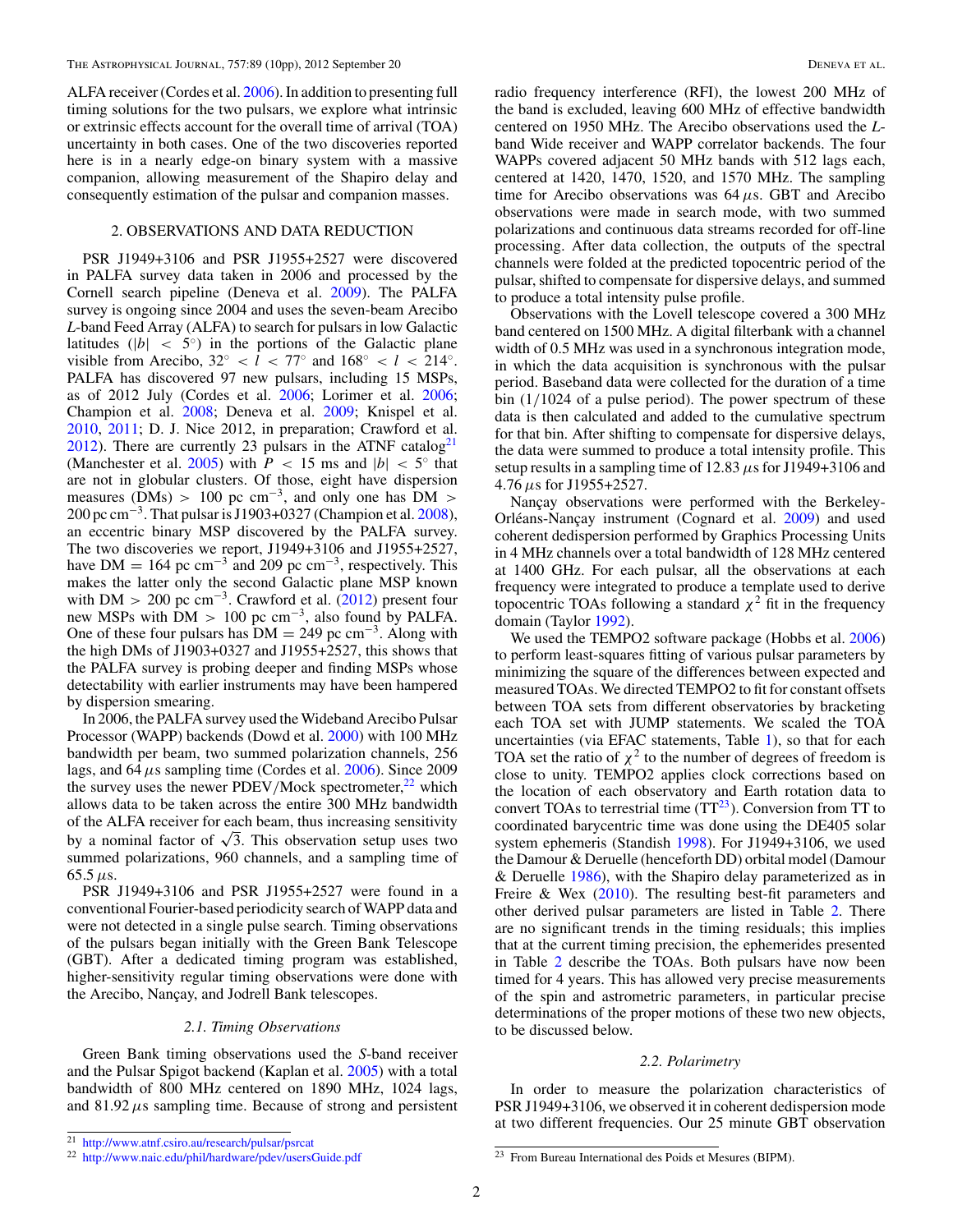<span id="page-3-0"></span>

| Parameter                                                 | Observatory | PSR J1949+3106 | PSR J1955+2527 |
|-----------------------------------------------------------|-------------|----------------|----------------|
| Timing residual                                           | Arecibo     | 3.7(1119)      | 7.9 (199)      |
| (number of TOAs)                                          | GBT         | 12.8(56)       | 58.2 (97)      |
|                                                           | Jodrell     | 17.1(85)       | 36.2(101)      |
|                                                           | Nançay      | 4.3(28)        | 11.8(16)       |
| $EFAC^a$                                                  | Arecibo     | 0.84           | 0.96           |
|                                                           | <b>GBT</b>  | 1.09           | 1.61           |
|                                                           | Jodrell     | 1.20           | 1.22           |
|                                                           | Nançay      | 1.24           | 5.70           |
| Overall rms timing residual                               |             | 3.96           | 11.4           |
| Radiometer noise, $\Delta t_{S/N}$                        | Arecibo     | 4.6            | 5.3            |
| Pulse jitter, $\Delta t_1$                                | Arecibo     | ${<}1.2$       | < 0.52         |
| Diffractive scintillation, $\Delta t_{\delta\text{DISS}}$ | Arecibo     | < 0.09         | ${<}0.07$      |
| Unmodeled DM variations, $\Delta t_{DM}$                  |             |                |                |
| From DM uncertainty <sup>b</sup>                          | Arecibo     | ${<}0.2$       | ${<}0.9$       |
| From DM gradient fit <sup>c</sup>                         | Arecibo     | ${<}1.2$       | ${<}1.8$       |
|                                                           |             |                |                |

**Table 1** Contributions to TOA Uncertainty (All Values in*μ*s)

#### **Notes.**

<sup>a</sup> Weighting factor for TOA uncertainties chosen such that the ratio of reduced  $\chi^2$  in the TEMPO2 fit to the

number of degrees of freedom is  $\sim$ 1.<br><sup>b</sup> This paper, Table [2.](#page-4-0)

 $c$  Backer et al. [\(1993\)](#page-10-0), Figure [4\(](#page-5-0)a).



**Figure 1.** Polarimetric pulse profiles for PSR J1949+3106 at 820 MHz. This is based on a 25 minute observation obtained at the GBT with GUPPI (Demorest et al. [2010\)](#page-10-0), and is displayed with 256 bins. In the bottom plot, the black trace corresponds to total intensity, while the red and blue lines correspond to linear and circular polarization, respectively. In the top plot, the position angle of linear polarization (P.A.) is plotted for bins in the linear polarization profile with signal-to-noise ratio *>*3. Bins outside the main pulse profile that exceed this threshold are likely due to statistical fluctuations or imperfectly cleaned RFI.

(A color version of this figure is available in the online journal.)

used GUPPI<sup>24</sup> to sample a bandwidth of 200 MHz centered on 820 MHz. We also observed the pulsar for 15 minutes at Arecibo using the Arecibo Signal Processor (ASP) backend (Demorest [2007\)](#page-10-0) with a bandwidth of 24 MHz centered on 1412 MHz. The data were analyzed in standard fashion with PSRCHIVE (Hotan et al. [2004\)](#page-10-0), and the resulting calibrated full-Stokes pulse profiles are shown in Figures 1 and 2.

At 820 MHz, there is little to no circular polarization in the second component of the pulse profile, or linear polarization in both components. This is somewhat unusual since pulsars



**Figure 2.** Polarimetric pulse profiles for PSR J1949+3106 at 1412 MHz. This is based on a 15 minute observation obtained at the Arecibo telescope with the ASP (Demorest [2007\)](#page-10-0), and is displayed with 256 bins. In the bottom plot, the black trace corresponds to total intensity, while the red and blue lines correspond to linear and circular polarization, respectively. In the top plot, the position angle of linear polarization (P.A.) is plotted for bins in the linear polarization profile with signal-to-noise ratio *>*3.

(A color version of this figure is available in the online journal.)

are among the most polarized radio sources and individual pulsars can be up to 100% polarized (e.g., Han et al. [2009\)](#page-10-0). At 1412 MHz, there is some linear polarization in the first component, and the second seems unpolarized. The rotation measure is unconstrained in either observation. Comparing the two profiles, it is clear that the second component has a steeper spectrum than the first. This is confirmed by the observed profile evolution with frequency across the four WAPP bands used in Arecibo timing observations (Figure [3\)](#page-5-0). Assuming a 20% uncertainty, the measured period-averaged flux density is  $0.39 \pm 0.08$  mJy for the 820 MHz GBT observation and  $0.23 \pm 0.05$  mJy for the 1412 MHz Arecibo observation, giving a spectral index of  $\alpha = -0.97$ .

<sup>24</sup> <https://wikio.nrao.edu/bin/view/CICADA/GUPPiUsersGuide>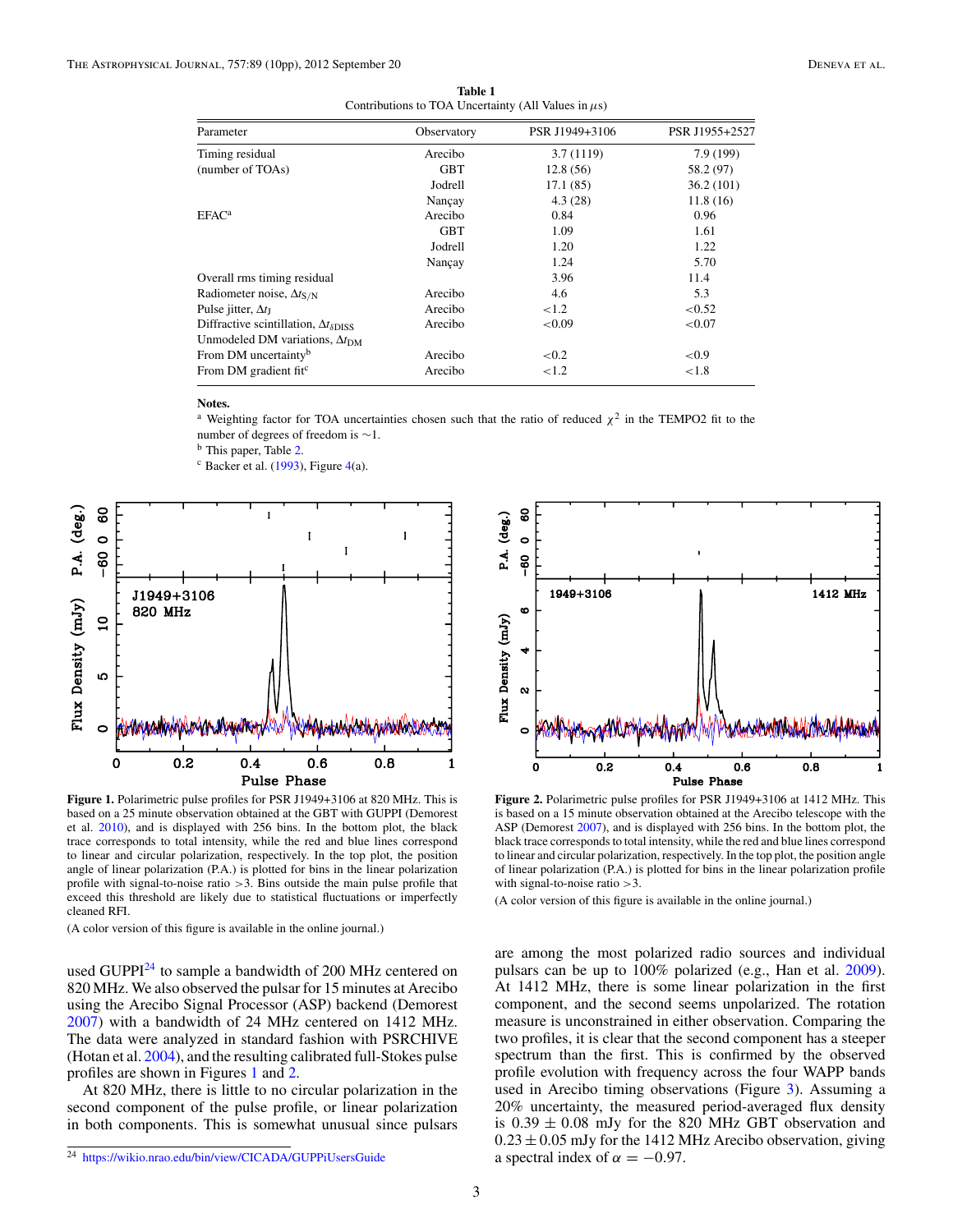**Table 2** Pulsar Parameters

<span id="page-4-0"></span>

| Parameter                                                                  | PSR J1949+3106               | PSR J1955+2527               |
|----------------------------------------------------------------------------|------------------------------|------------------------------|
| Right ascension (J2000)                                                    | 19h49m29563851(1)            | 19h55m599.39523(7)           |
| Declination (J2000)                                                        | $31^{\circ}06'03''8289(3)$   | 25°27′03″443(2)              |
| Proper motion in RA, $\mu_{\alpha}$ (mas yr <sup>-1</sup> )                | $-2.94(6)$                   | $-1.9(6)$                    |
| Proper motion in decl., $\mu_{\delta}$ (mas yr <sup>-1</sup> )             | $-5.17(8)$                   | $-2.4(8)$                    |
| Spin frequency, $f(s^{-1})$                                                | 76.114023821963(3)           | 205.22225531037(7)           |
| Frequency derivative, $\dot{f}(s^{-2})$                                    | $-5.4407(3) \times 10^{-16}$ | $-3.84(4) \times 10^{-16}$   |
| Second frequency derivative, $\ddot{f}(s^{-3})$                            | $\cdots$                     | $-2.2(7) \times 10^{-25}$    |
| Epoch of timing solution (MJD)                                             | 54500.000176077              | 54800.0                      |
| Dispersion measure, DM ( $pc \text{ cm}^{-3}$ )                            | 164.1264(5)                  | 209.971(3)                   |
| Orbital period, $P_b$ (days)                                               | 1.949535(2)                  | .                            |
| Time of periastron passage, $T_0$ (MJD)                                    | 54390.270(1)                 | $\cdots$                     |
| Projected semimajor axis, $x$ (lt-s) <sup>a</sup>                          | 7.288650(1)                  | .                            |
| Longitude of periastron, $\omega$                                          | $207.5(2)$ °                 |                              |
| Eccentricity                                                               | 0.00004306(7)                | .                            |
| Orthometric harmonic amplitude, $h_3$                                      | $2.4(1) \times 10^{-6}$      | .                            |
| Orthometric harmonic ratio, $\zeta$                                        | 0.84(2)                      | .                            |
| Period, $P(s)$                                                             | 0.0131381833437039(5)        | 0.004872765862979(2)         |
| Period derivative, $\dot{P}$ (s s <sup>-1</sup> )                          | $9.3913(5) \times 10^{-20}$  | $9.12684(8) \times 10^{-21}$ |
| Mass function $(M_{\odot})$                                                | 0.10939(5)                   | .                            |
| Pulsar mass $(M_{\odot})$                                                  | $1.47^{+0.43}_{-0.31}$       | .                            |
| Companion mass $(M_{\odot})$                                               | $0.85_{-0.11}^{+0.14}$       | .                            |
| Orbital inclination, $i$ (deg)                                             | $79.9^{+1.6}_{-1.9}$         | .                            |
| Rate of periastron advance, $\dot{\omega}$ (deg yr <sup>-1</sup> )         | ${<}0.02$                    | .                            |
| Galactic longitude, <i>l</i> (deg)                                         | 66.86                        | 62.74                        |
| Galactic latitude, <i>b</i> (deg)                                          | $+2.55$                      | $-1.58$                      |
| Total proper motion, $\mu$ (mas yr <sup>-1</sup> )                         | 5.9(1)                       | 3.1(8)                       |
| Position angle of proper motion, $\Theta_{\mu}$ (J2000)                    | 211(1)                       | 218(13)                      |
| Position angle of proper motion, $\Theta_{\mu}$ (Galactic)                 | 270(1)                       | 276(13)                      |
| Surface magnetic field, $B(G)^b$                                           | $1.12 \times 10^{9}$         | $2.14 \times 10^8$           |
| Spin-down luminosity, $\dot{E}$ (erg s <sup>-1</sup> ) <sup>c</sup>        | $1.63 \times 10^{33}$        | $3.21 \times 10^{33}$        |
| Characteristic age, $\tau_c$ (Gyr) <sup>d</sup>                            | 2.2                          | 8.3                          |
| Distance, $D$ (kpc) <sup>e</sup>                                           | 6.5                          | 7.5                          |
| Transverse velocity, $V_T$ (km s <sup>-1</sup> )                           | $\sim$ 180                   | $\sim$ 107                   |
| Distance from Galactic plane, $ z $ , (kpc) <sup>f</sup>                   | 0.29                         | 0.21                         |
| 1400 MHz flux density, $S_{1400}$ (mJy)                                    | $0.23 \pm 0.05$              | $0.28 \pm 0.06$              |
| 1400 MHz radio luminosity, $L_{1400}$ (mJy kpc <sup>2</sup> ) <sup>g</sup> | $\sim$ 9.7                   | $\sim$ 15.8                  |
| Number of points in timing fit.                                            | 1288                         | 413                          |
| Weighted rms post-fit residual $(\mu s)$                                   | 3.96                         | 11.4                         |
| Timing span (days)                                                         | 1715                         | 1773                         |

#### **Notes.**

 $B = 3.2 \times 10^{19} (P \dot{P})^{1/2}.$ 

<sup>a</sup> *x* = *a* sin *i*/*c*, where *a* is the semimajor axis and *i* is the inclination angle.<br>
<sup>b</sup> *B* = 3.2 × 10<sup>19</sup>(*PP*)<sup>1/2</sup>.<br>
<sup>c</sup> *E* = 4 $\pi$ <sup>2</sup>*IP*/*P*<sup>3</sup> and assuming a 1.4 *M*<sub>○</sub> neutron star with a 10 km radius an <sup>d</sup>  $\tau_c = P/2\dot{P}$ .<br>
<sup>e</sup> Estimates based on DM, sky position, and the NE2001 model of ionized gas in the Galaxy (Cordes & Lazio [2002\)](#page-10-0).<br>
<sup>f</sup> |z| = D sin|b|.

 $E_{1400} = S_{1400}D^2.$ 

We observed PSR J1955+2527 for 10 minutes using the same Arecibo ASP setup and data reduction method described above. The calibrated full-Stokes pulse profiles are shown in Figure [4.](#page-5-0) There is little to no linear polarization and no circular polarization in the pulse profile, and the rotation measure is not constrained. The period-averaged flux density at 1412 MHz is  $0.28 \pm 0.06$  mJy.

## 3. PSR J1955+2527

PSR J1955+2527 is an isolated MSP with a period of 4.87 ms and DM of 209.97 pc cm−3. Figure [3](#page-5-0) shows a folded pulse profile from an Arecibo timing observation. Table 2 summarizes the

timing solution parameters, and Figure [5](#page-6-0) shows timing residuals versus epoch for the TOAs after removing the best-fit timing solution.

With its overall post-fit rms timing residual of  $11.4 \mu s$ , J1955+2527 does not have high enough timing precision to be included in the pulsar sample used by Pulsar Timing Array projects to attempt detection of gravitational waves.25 An rms residual on the order of 100 ns or lower is required for that purpose. In Section [5,](#page-7-0) we investigate the contributions of various intrinsic and extrinsic effects to the timing residuals of both J1955+2527 and J1949+3106.

<sup>25</sup> <http://www.ipta4gw.org>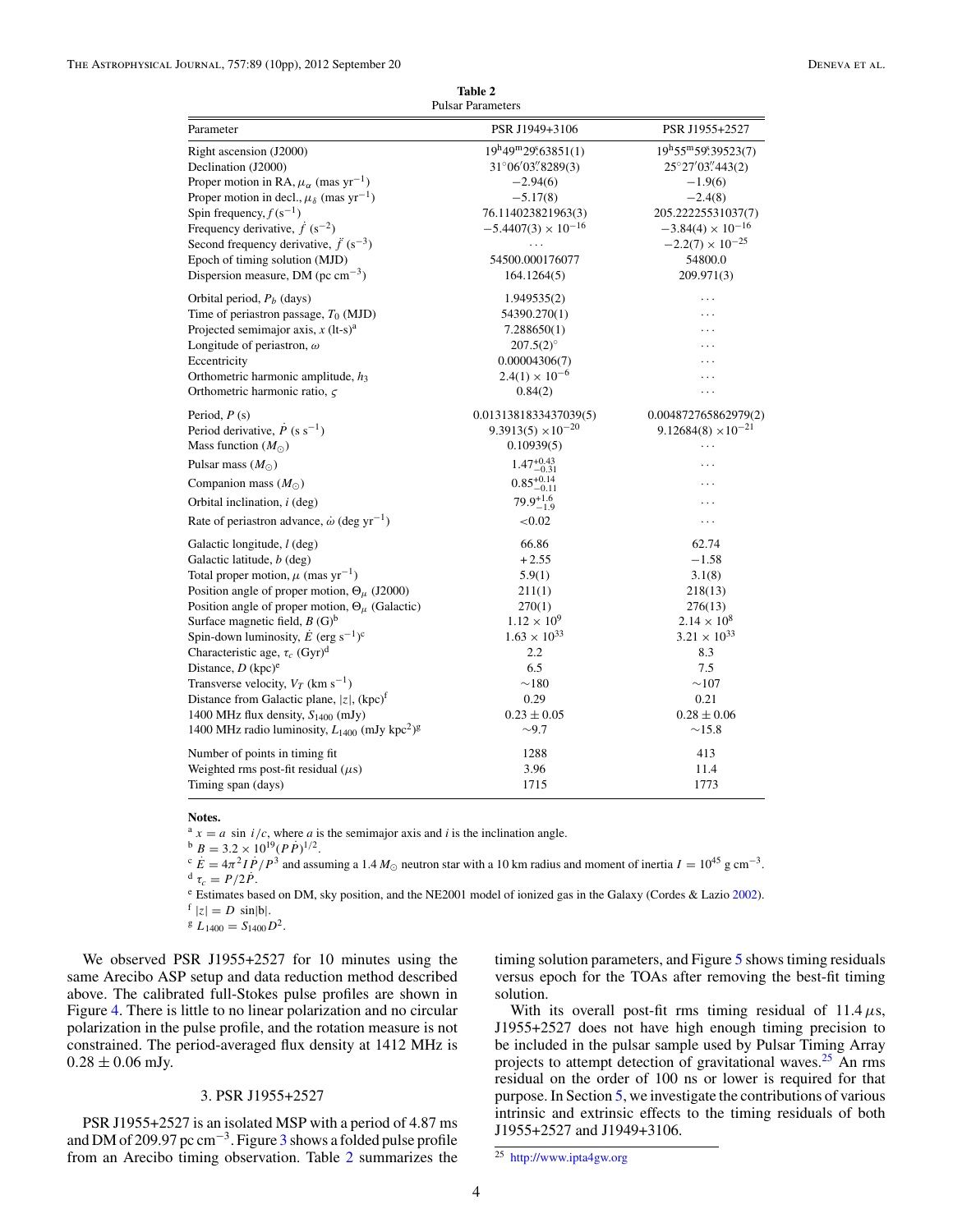<span id="page-5-0"></span>



**Figure 3.** Top: pulse profiles for J1949+3106 from the four 50 MHz WAPP bands used in Arecibo timing observations. The two peaks have opposite relative strengths at *L* band compared to 820 MHz (Figure [1\)](#page-3-0). Profile evolution is evident across the four WAPP bands: the trailing peak decreases in strength relative to the leading peak with increasing frequency. Bottom: pulse profile for J1955+2527 from the 50 MHz WAPP band centered on 1420 MHz. Folded profiles from all Arecibo observations were aligned and averaged to produce these plots. For both pulsars, profiles use 1024 bins and have been normalized to the same height on the arbitrary vertical axis. The thickness of the line on the left middle of each plot corresponds to the width of a time bin.

#### 4. PSR J1949+3106

PSR J1949+3106 is an MSP with a period of 13.14 ms and DM of 164.13 pc  $cm^{-3}$ . It is in a 1.95 day binary system, and because the orbital plane of the binary is inclined by ∼80◦ as viewed from Earth, we are able to measure the Shapiro delay in the system and derive estimates of the pulsar and companion masses, and the orbital inclination angle. Table [2](#page-4-0) summarizes the timing solution parameters for J1949+3106, and Figure [6](#page-7-0) shows timing residuals versus orbital phase for the TOAs used to obtain the solution. Figures  $1-3$  show folded pulse profiles for J1949+3106 at 820 MHz, 1412 MHz, and the four WAPP subbands, respectively.



**Figure 4.** Polarimetric pulse profiles for PSR J1955+2527 at 1412 MHz. This is based on a 10 minute observation obtained at the Arecibo telescope with the ASP (Demorest [2007\)](#page-10-0) and is displayed with 128 bins. In the bottom plot, the black trace corresponds to total intensity, while the red and blue lines correspond to linear and circular polarization, respectively. In the top plot, the position angle of linear polarization (P.A.) is plotted for bins in the linear polarization profile with signal-to-noise ratio *>*3. Bins outside the main pulse profile that exceed this threshold are likely due to statistical fluctuations or imperfectly cleaned RFI.

(A color version of this figure is available in the online journal.)

#### *4.1. Keplerian Parameters*

The timing solution of any pulsar binary includes the orbital period  $P_b$ , the projected semimajor axis of the orbit  $x$  (typically expressed in light seconds), and parameters depending on the orbital eccentricity *e*, the time of passage through periastron *T*0, and the longitude of the ascending node *ω*. For PSR J1949+3106, they are presented in Table [2.](#page-4-0) From these, we can estimate the mass function of the system:

$$
f(m_{\rm p}, m_{\rm c}) = \frac{(m_{\rm c} \sin i)^3}{(m_{\rm p} + m_{\rm c})^2} = \frac{4\pi^2 x^3 c^3}{G P_{\rm b}^2},\tag{1}
$$

where  $m_p$  is the mass of the pulsar,  $m_c$  is the companion mass, *i* is the orbital inclination angle with respect to the plane of the sky, *c* is the speed of light, and *G* is the gravitational constant. For PSR J1949+3106, we obtain  $f = 0.10938(5) M_{\odot}$ . Assuming that the pulsar has a mass close to the Chandrasekhar limit (1.4  $M_{\odot}$ ) and an orbital inclination  $i = 90^{\circ}$ , we obtain a minimum companion mass of 0.8  $M_{\odot}$ . To disentangle the masses of the two components from the sine of the orbital inclination angle, we must be able to measure at least two post-Keplerian parameters (Section 4.2).

#### *4.2. Shapiro Delay*

One important goal of pulsar surveys in general is to discover pulsars whose properties can constrain the EoS of neutron star matter. Current proposed equations of state differ in their allowed ranges for pulsar rotation periods and masses. Therefore, two ways of constraining them are to find very fast spinning  $(P \lesssim 1 \text{ ms})$  or very massive neutron stars  $(m_p \gtrsim 1.8-2.0 \, M_\odot)$ . While pulsar rotation periods are obtained immediately upon discovery from Fourier-based search algorithms, measuring pulsar masses is only possible for binary systems in which one or more post-Keplerian effects can be measured.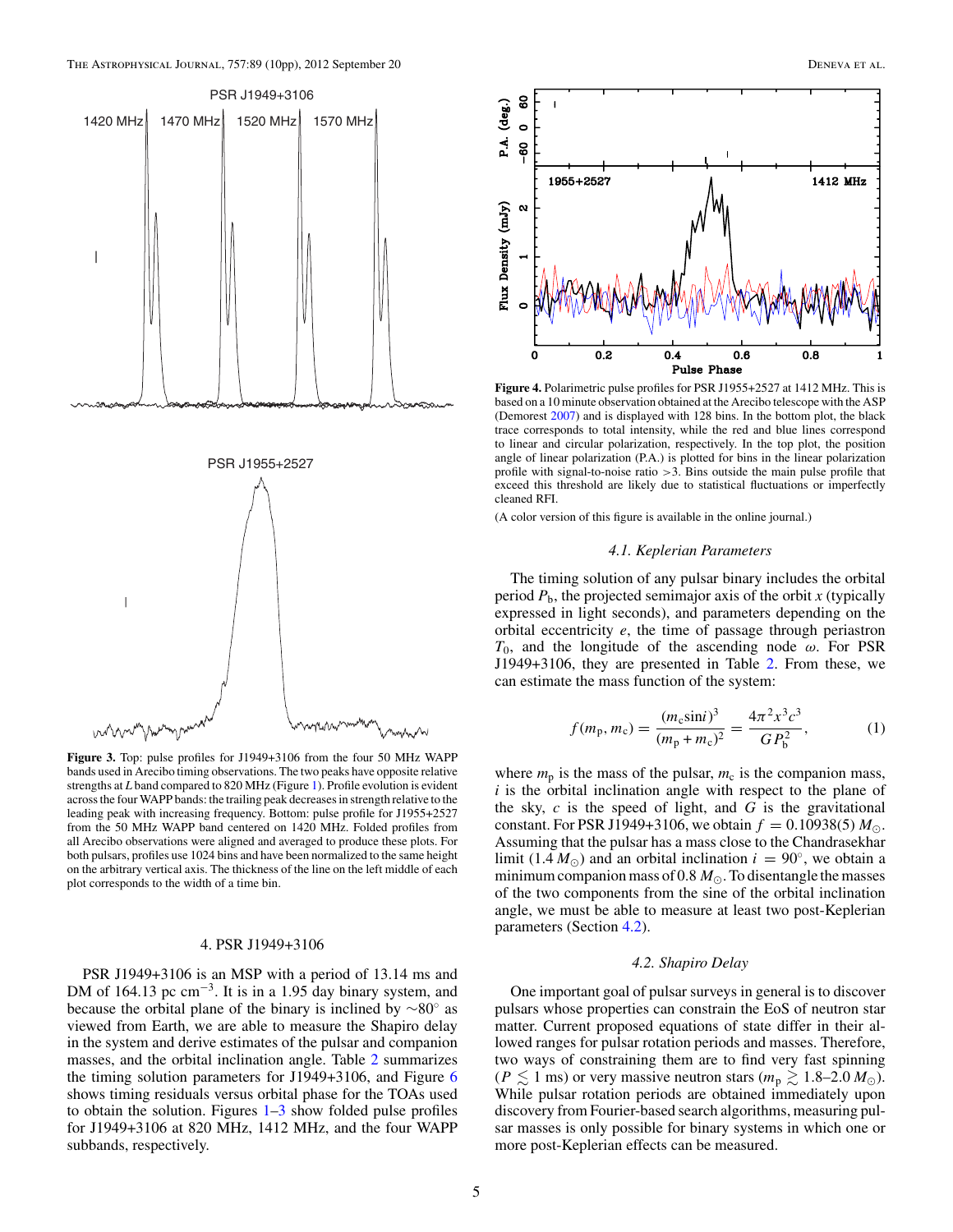<span id="page-6-0"></span>

**Figure 5.** Timing residuals vs. epoch for PSR J1955+2527. Green TOAs are from GBT observations, blue TOAs are from Arecibo observations, cyan TOAs are from Jodrell observations, and red TOAs are from Nançay coherently dedispersed data. (A color version of this figure is available in the online journal.)

When the companion is between the pulsar and the Earth, pulses traveling from the pulsar to the Earth pass through the gravitational well of the companion, and a relativistic delay is introduced in their arrival time as seen by the observer—the Shapiro delay (e.g., Shapiro [1964\)](#page-10-0). Most orbital models parameterize the Shapiro delay in terms of the "range"  $r = Gc^{-3}m_c$ and "shape"  $s = \sin i$ . Once we have fits for *r* and *s*, we can solve for  $m_p$  based on the mass function of the system.

Freire  $&$  Wex [\(2010\)](#page-10-0) rewrite the Shapiro delay in terms of two new post-Keplerian parameters:  $h_3$ , the amplitude of the third orbital harmonic, and  $\zeta$ , the ratio of the amplitudes of subsequent harmonics. The correlation between the parameters of this "orthometric" model is much weaker than the correlation between *r* and *s*, leading to a better description of the combinations of  $m_c$  and  $\sin i$  allowed by the timing measurements. We use this variation on the DD binary orbital model for J1949+3106 (Table [2\)](#page-4-0). Figure [7](#page-8-0) shows the constraints on the pulsar mass, companion mass, and orbital inclination that result from the measurement of  $\zeta$  and  $h_3$ . It also shows alternative constraints derived using the normal *r*–*s* parameterization. The figure also shows 68.3% contours of the two-dimensional (2D) probability density function (PDF) derived from a  $\chi^2$  map of the *h*3–*h*<sup>4</sup> orthometric space, as described in Section [5](#page-7-0) of Freire & Wex [\(2010\)](#page-10-0); this map provides very similar results to a  $\chi^2$  map of the cos  $i-m_c$  space. It is very clear that the 68.3% contours are better described by the  $\zeta$ – $h_3$  parameterization: there are points in the diagram (signaled in red) that are 1*σ* consistent with *r* and *s* that provide bad (i.e., high  $\chi^2$ ) fits to the timing data.

## *4.3. Masses of the Components of the J1949+3106 Binary System*

The lateral panels of Figure [7](#page-8-0) show the projection of the 2D PDF into the  $m_c$ , cos *i*, and  $m_p$  axes. From these one-dimensional (1D) PDFs, we obtain  $m_p = 1.47^{+0.43}_{-0.31} M_{\odot}$ ,  $m_c = 0.85^{+0.14}_{-0.11} M_{\odot}$ , and  $i = 79.9_{+1.6}^{-1.9}$ , where uncertainties correspond to  $\pm 1\sigma$ confidence levels.

Intermediate-mass pulsar binaries (IMBPs) have C–O or O–Ne–Mg white dwarf companions with  $m_c > 0.4 M_{\odot}$  (Tauris [2011\)](#page-10-0); for this reason we classify PSR J1949+3106 as a member of this class. Ferdman et al. [\(2010\)](#page-10-0) summarize possible IMBP evolution scenarios and argue that the IMBP J1802−2124 has undergone common envelope (CE) evolution, leading to little mass accretion and a history similar to recycled pulsars with neutron star companions. IMBPs with longer orbital periods tend to have larger eccentricities as well (Tauris et al. [2000\)](#page-10-0). J1949+3106 is in the orbital period regime where one can argue that CE evolution is likely ( $P<sub>b</sub> < 3$  days).

The observed eccentricities of IMBPs ( $e \sim 10^{-4}$  to  $10^{-5}$ ) are higher on average than those of low-mass pulsar binaries (LMBPs), and the orbital eccentricity of PSR J1949+3106  $(4.3 \times 10^{-5})$  is well within this interval. Furthermore, the shorter accretion episode in IMBPs should not lead to the extreme quenching of the magnetic field seen in LMBPs. This also agrees with observation: IMBPs lie in a region of the  $P - P$ <sup> $\dagger$ </sup> space distinct from LMBPs (Camilo et al.  $2001$ ),<sup>26</sup> with higher estimated magnetic fields ( $B \propto \sqrt{P\dot{P}}$ ). Again, the *P*,  $\dot{P}$ , and derived *B* for PSR J1949+3106 are consistent with those of previously determined IMBPs.

Measuring the mass of PSR J1949+3106 precisely is important to test our understanding of stellar evolution. For IMBPs, the comparatively short accretion episode has another predictable consequence: the total accreted mass should be (much) smaller than the  $0.1-0.5 M_{\odot}$  expected for LMBPs (Pfahl et al. [2002\)](#page-10-0). Therefore, the masses of pulsars in IMBPs should be very similar to their birth masses. This has recently been confirmed by the mass measurement of the IMBP PSR J1802−2124  $(1.24 \pm 0.11 M_{\odot})$  (Ferdman et al. [2010\)](#page-10-0). This implies that for J1949+3106 we should also expect a mass close to the Chandrasekhar limit, and the current measurement of  $1.47^{+0.43}_{-0.31}$   $M_{\odot}$ is consistent with this expectation.

<sup>&</sup>lt;sup>26</sup> They note, however, that this is not consistent with classification based on  $m_c$ : three of the systems have companion masses typical of LMBPs,  $0.2 M_{\odot} < m_{\rm c} < 0.3 M_{\odot}$ .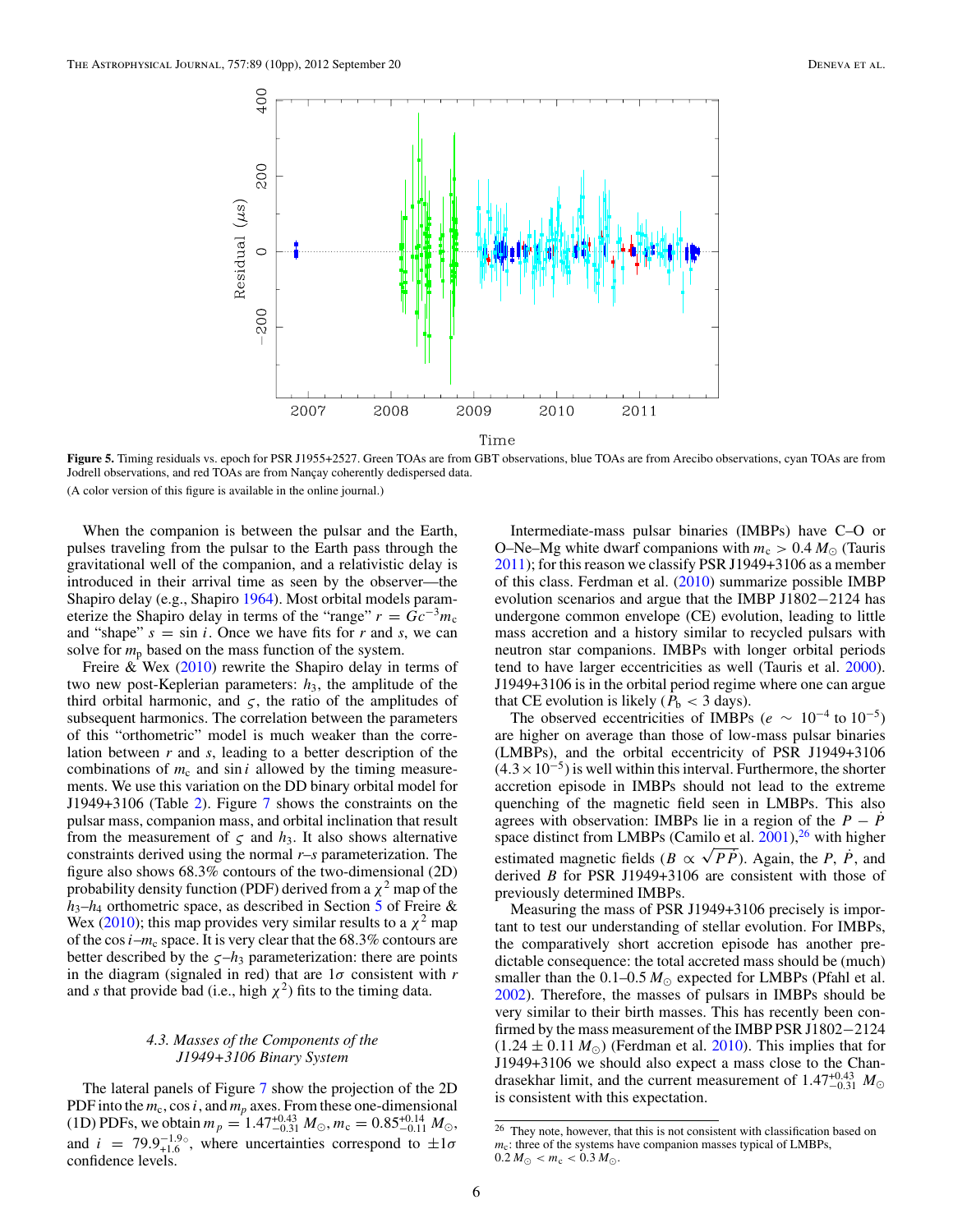<span id="page-7-0"></span>

**Figure 6.** Timing residuals vs. orbital phase for PSR J1949+3106 before (top) and after (bottom) fitting for Shapiro delay parameters. The middle plot shows the part of the Shapiro delay that is not absorbed by the fits of Keplerian parameters of the system. Green TOAs are from GBT observations, blue TOAs are from Arecibo observations, cyan TOAs are from Jodrell Bank observations, and red TOAs are from Nançay coherently dedispersed data. (A color version of this figure is available in the online journal.)

A precise measurement of three post-Keplerian parameters  $(\varsigma, h_3, \text{ and } \omega)$  will overdetermine the mass equations for this system. This implies that this system will eventually provide a test of general relativity.

#### *4.4. Proper Motion*

For pulsars with small period derivatives, the contribution of the Shklovskii effect (Shklovskii [1970\)](#page-10-0) to *P*˙ can be significant.

**Table 3** Contributions to Measured  $\dot{P}$  Values

| Effect                                                          | PSR J1949+3106            | PSR J1955+2527            |
|-----------------------------------------------------------------|---------------------------|---------------------------|
| Shklovskii effect (s $s^{-1}$ )                                 | $7(2) \times 10^{-21}$    | $2.6(5) \times 10^{-21}$  |
| Acceleration $\parallel$ to Galactic plane (s s <sup>-1</sup> ) | $-6(1) \times 10^{-21}$   | $-2.9(4) \times 10^{-21}$ |
| Acceleration $\perp$ to Galactic plane (s s <sup>-1</sup> )     | $-7.8(7) \times 10^{-23}$ | $-1.5(2) \times 10^{-23}$ |
| Total $\dot{P}$ contribution (s s <sup>-1</sup> )               | $0.274 \times 10^{-21}$   | $-0.278 \times 10^{-21}$  |
|                                                                 |                           |                           |

The Shklovskii effect is due to the change in projected distance between the pulsar and the solar system barycenter. Another effect contributing to the observed  $\vec{P}$  is due to the difference in acceleration with respect to the Galactic center between the Sun and the pulsar. There is also a small contribution to the observed *P*˙ due to the pulsar being accelerated perpendicularly toward the Galactic plane (Damour & Taylor [1991;](#page-10-0) Nice & Taylor [1995\)](#page-10-0). The contributions of these three effects to the measured  $\dot{P}$  values for J1955+2527 and J1949+3106 are given in Table 3. The net value is subtracted from *P*˙ listed in Table [2](#page-4-0) for both pulsars before calculating the estimates for the spin-down luminosity  $\vec{E} \propto \vec{P}/P^3$ , surface magnetic field  $B \propto \sqrt{P\vec{P}}$ , and characteristic age  $\tau_c = P/2P$  in the same table.

One common feature of J1949+3106 and J1955+2527 is that the position angles of both pulsars' proper motions in Galactic coordinates are very closely aligned with the Galactic plane  $(\Theta_{\mu} = 270^{\circ}$  and 262<sup>°</sup>, respectively, Table [2\)](#page-4-0). A major reason for the proper motions being closely aligned with the Galactic plane is Galactic rotation. With the Sun and the pulsar moving around the Galactic center in different directions at  $\sim$ 220 km s<sup>-1</sup>, the relative velocity due to this motion is larger than the peculiar motion of the Sun and the motion of the MSP relative to the standard of rest at its position in the Galaxy. Another reason is a selection effect: the PALFA search region is in the Galactic plane, therefore MSPs with a significant component of motion away from the plane are less likely to be found. Given the current locations of the two pulsars ( $b = 2.55$  and  $-1.58$ , respectively), it is unlikely that they will ever move far from the Galactic plane. In this respect, they are very similar to PSR B1855+09 (*z* ∼ 50 pc; Kaspi et al. [1994\)](#page-10-0) and PSR J1903+0327 (*z <* 270 pc; Freire et al. [2011\)](#page-10-0), which are also close to the Galactic plane. For the latter system, measurements of the radial velocity of the companion also suggest a relatively small velocity relative to the pulsar's LSR.

Many ongoing surveys are, for the first time, finding a significant number of MSPs near the Galactic plane (Crawford et al. [2012;](#page-10-0) Keith et al. [2010,](#page-10-0) [2012;](#page-10-0) Bates et al. [2011\)](#page-10-0). Measuring the proper motions of these objects will be important to ascertain how many MSPs are tightly confined to the plane of the Galaxy. If there is a statistical excess of such systems, then they could represent a separate, low-velocity MSP population.

## 5. TOA ERROR BUDGET

In this section, we evaluate the relative contributions to the TOA precision that have so far been achieved for J1949+3106 and J1955+2527. First, we test whether the residuals are consistent with white noise and then we evaluate the relative contributions to the white noise from three different effects. Given the sharp, unresolved main component in the pulse profile of J1949+3106, it is possible that broadband coherent dedispersion (e.g., with the new PUPPI backend, a GUPPI clone recently installed at Arecibo) might achieve significantly improved timing precision in the near future, providing a much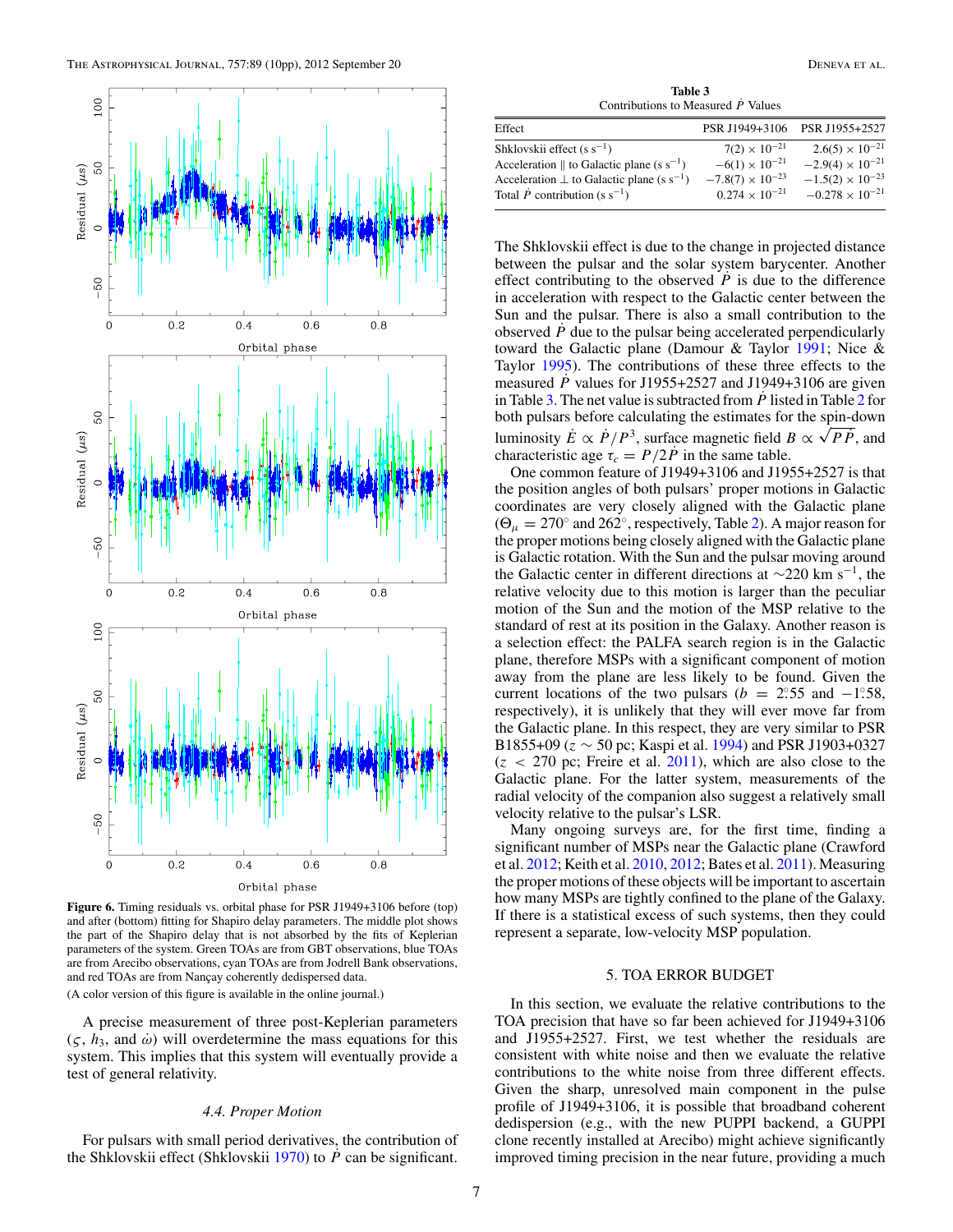<span id="page-8-0"></span>

Figure 7. Constraints on the inclination angle and masses in the J1949+3106 binary system. The black contours include 68.3% and 95.4% of the total probability of a 2D probability density function (PDF), calculated from a *χ*<sup>2</sup> map of the *h*3–*h*<sup>4</sup> orthometric space that used only the Shapiro delay to constrain the masses. The dashed purple lines indicate the constraints from *h*<sub>3</sub> and the solid purple lines indicate the constraints from *ς*. The solid black line indicates the upper limit derived for *ω*˙. The solid and dashed green lines show the constraints derived from the *r*–*s* parameterization of the Shapiro delay. The constraint based on *s* matches that derived from  $\zeta$ , as expected. The *r*–*s* parameterization is sub-optimal: the points indicated by the red dots are  $1\sigma$  consistent with the values of *r* and *s*, yet they provide very bad fits to the timing data. Nevertheless, both parameterizations provide very similar estimates of  $m_c$  and  $\cos i$ . Left:  $\cos i$ – $m_c$  plot. The gray region is excluded by the condition  $m_p > 0$ . Right:  $m_p - m_c$  plot. The gray region is excluded by the condition sin  $i \leq 1$ . Top and right marginal plots: 1D PDFs for cos *i*,  $m_p$ , and  $m_c$ , obtained by marginalization of the 2D PDF. From the medians and  $\pm 1\sigma$  percentiles of these 1D PDFs, we derive  $m_p = 1.47^{+0.43}_{-0.31} M_{\odot}$ ,  $m_c = 0.85^{+0.14}_{-0.11} M_{\odot}$ , and  $i = 79.9^{+1.6}_{-1.9}$ . (A color version of this figure is available in the online journal.)

more precise Shapiro delay, much more precise masses, and a test of general relativity, as discussed above.

## *5.1. White-noise Tests*

A simple way to test whether the post-fit timing residuals are consistent with white noise is to count zero crossings (Cordes [2011\)](#page-10-0). This test is applicable to non-uniformly sampled data and is insensitive to discontinuities in the statistics of the white noise, for example, jumps in variance due to using different instruments, as is the case with our residuals. For *N* samples of white noise, we expect on average  $\langle Z_w \rangle = (N - 1)/2$  zero crossings with a standard deviation of  $\sigma_{Z_w} = \sqrt{N-1/2}$ . A comparison between the observed and expected number of zero crossings for the residuals of J1949+3106 and J1955+2527 is shown in Table 4, including overall and per-observatory results. For 1949+3106, the number of zero crossings is within 1*σ* of the expected white noise value, if the data sets from each observatory are treated separately. For J1955+2527, the number of actual and expected zero crossings is within 1*σ* for GBT TOAs and within  $2\sigma$  for all other observatories.

Another white noise test involves fitting for a second frequency or period derivative. We expect that to be consistent with zero for white-noise-like residuals, and this is the result we obtain for J1949+3106. For J1955+2527, we detect a second frequency derivative of  $-2.2(7)$  s<sup>-3</sup>, confirming the indication from the zero-crossing tests that this pulsar's residuals may exhibit some red-noise characteristics.

#### *5.2. Template-fitting Error*

TOAs are obtained by folding small portions of an observation (typically a few minutes) with an ephemeris that describes the timing solution of a pulsar, and then convolving the resulting

**Table 4** Number of TOAs, Actual Number of Residual Zero Crossings, Expected Number of Zero Crossings for White-noise-like Residuals, and Expected Standard Deviation of the Latter per Observatory for J1949+3106 and J1955+2527

| Observatory  | <b>TOAs</b> | Z              | $\langle Z_w \rangle$ | $\sigma_{Z_w}$              |
|--------------|-------------|----------------|-----------------------|-----------------------------|
| J1949+3106   |             |                |                       |                             |
| Arecibo      | 1119        | 551            | 559                   | 17                          |
| <b>GBT</b>   | 56          | 31             | 28                    | 4                           |
| Jodrell Bank | 85          | 42             | 42                    | 5                           |
| Nançay       | 28          | 16             | 14                    | 3                           |
| All          | 1288        | 613            | 612                   | 17                          |
| J1955+2527   |             |                |                       |                             |
| Arecibo      | 199         | 109            | 99                    |                             |
| <b>GBT</b>   | 97          | 49             | 48                    | 5                           |
| Jodrell Bank | 101         | 43             | 50                    | 5                           |
| Nançay       | 16          | $\overline{4}$ | 8                     | $\mathcal{D}_{\mathcal{L}}$ |
| All          | 413         | 206            | 206                   | 10                          |

folded profile with a pulse shape template. The pulse shape template used for extracting TOAs at a given observing frequency is the average of the folded profiles of many observations of the same pulsar at the same frequency. This is the method we use for obtaining TOAs for J1949+3106 and J1955+2527.

Since TOA extraction is based on matched filtering, we can view the TOA and its uncertainty as a measurement of the pulse shape, which is affected both by the quality of the template and the amount of noise in the data. If the pulse shape does not change between observations, it can be described as an invariant template added to noise. Assuming that the noise is white, Cordes & Shannon [\(2010\)](#page-10-0) derive the minimum TOA error,  $\sigma_{tSN}$ , from system parameters and an effective pulse width *W*eff.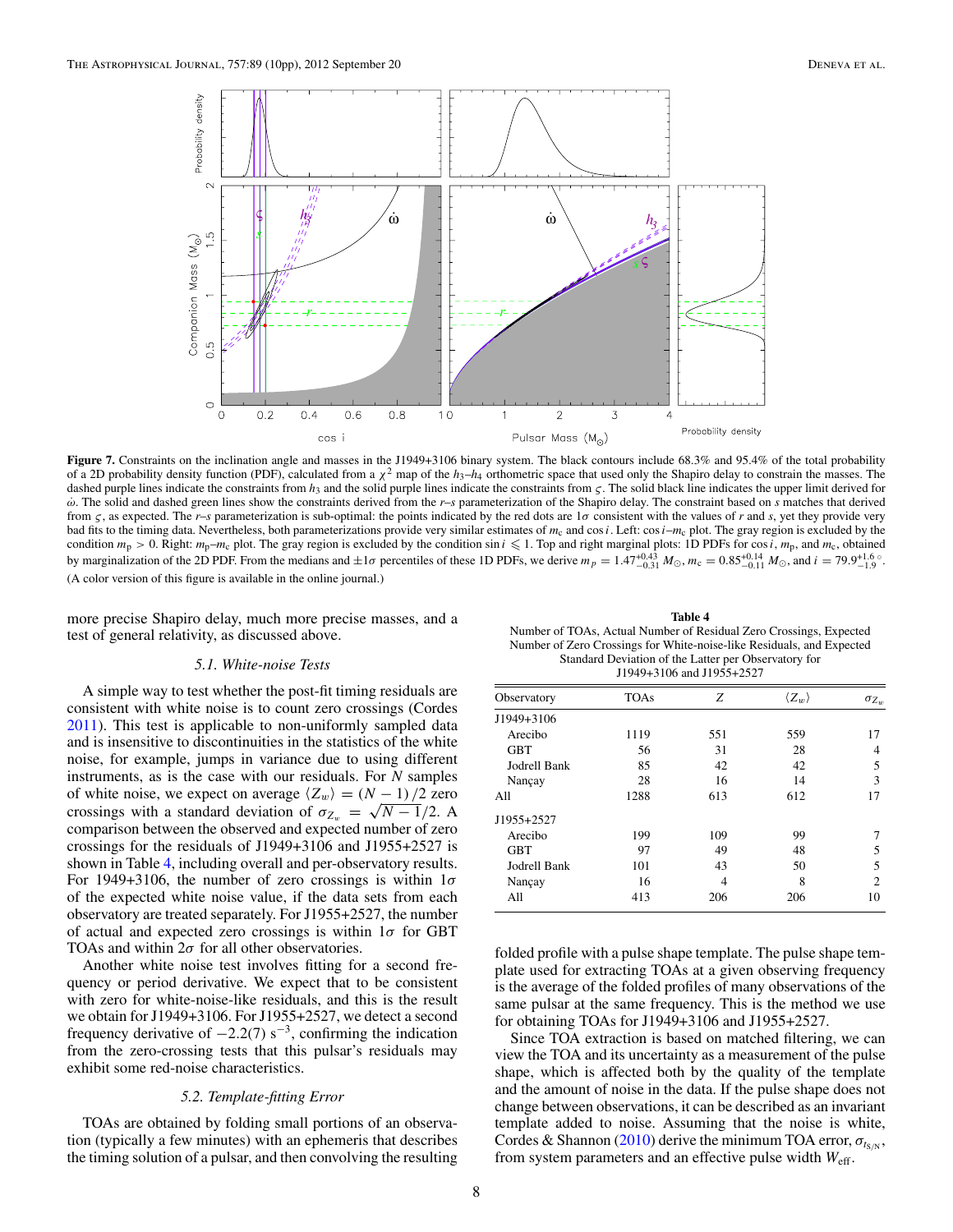For a noiseless Gaussian pulse,  $W_{\text{eff}} = 0.6$  FWHM. Using Equation (A2) from Cordes & Shannon [\(2010\)](#page-10-0) and smoothed versions of the TOA extraction templates for Arecibo observations of both pulsars with 1024 bins in the folded profile, we obtain  $W_{\text{eff}} = 90 \mu s$  for J1949+3106 and  $W_{\text{eff}} = 109 \mu s$ for J1955+2527. For comparison, FWHM ∼ 560 *μ*s for J1955+2527, with unresolved structure on the leading edge of the pulse deviating from a Gaussian. J1949+3106 has a twocomponent main pulse with the FWHM of the brighter (and narrower) component of the main pulse  $\approx$ 180  $\mu$ s. In both cases, *W*eff *<* 0*.*6FWHM of the main pulse, because the TOA precision depends on the width of the narrowest substructure in the pulse that the template can match. In the case of J1949+3106, where the two components of the main pulse are well resolved,  $W_{\text{eff}} \approx 0.6$ FWHM of the narrower component. For J1955+2527, *W*eff is about a third of 0*.*6FWHM. Even though the pulse profile of this pulsar is Gaussian-like, it is not completely featureless. The calculated value of *W*eff is likely affected by the presence of an unresolved bump on the leading edge of the main pulse and*/*or a slight bump at the very top of the pulse.

For Arecibo *L*-band timing observations,  $T_{sys} = 30$  K and  $G = 10 \text{ K Jy}^{-1}$ , giving  $S_{sys} = 3 \text{ Jy}$ . The bandwidth per WAPP was 50 MHz, and each TOA was obtained by folding 500 s of data. The peak pulse flux *S*peak ∼ 3*.*2 mJy for J1949+3106 and ∼1*.*8 mJy for J1955+2527. Using Equation (A1) from Cordes & Shannon [\(2010\)](#page-10-0), we obtain  $\sigma_{t_{S/N}} = 4.6 \mu s$  for J1949+3106 and  $\sigma_{t_{S/N}} = 5.3 \,\mu s$  for J1955+2527.

## *5.3. Pulse Jitter*

The folded pulse profile used in TOA extraction is obtained from averaging many pulses. For pulsars in general, each individual pulse is narrower than the average pulse profile, and the average pulse profile extends over the phase window where individual pulses are observed. Individual pulse phases may vary by an amount on the order of a pulse width from one pulse to the next. The folded pulse profile from which a TOA is extracted depends on both the shapes of individual pulses and the distribution of their phases.

The intensity modulation index  $m<sub>I</sub> = \sigma<sub>S</sub> / \langle S \rangle$  (the ratio of intensity rms and mean as a function of pulse phase) is used to characterize the amplitude modulation and the phase jitter and is typically of order unity (e.g., Helfand & Fowler [1977;](#page-10-0) Bartel et al. [1980;](#page-10-0) Weisberg et al. [1986\)](#page-10-0). Cordes & Shannon [\(2010\)](#page-10-0) show that the TOA error due to pulse phase jitter,  $\sigma_t$ , can be expressed in terms of  $m<sub>I</sub>$ , the intrinsic pulse width  $W<sub>int</sub>$ , and a factor*f*J. Previous studies of profile stability (Helfand et al. [1975;](#page-10-0) Rathnasree & Rankin  $1995$ ) show results that are consistent with  $f_J \sim 1/3 - 1/2$  for most pulsars. Using Equation (A6) from Cordes & Shannon [\(2010\)](#page-10-0), we calculate an upper limit on  $\sigma_{t_1}$ by assuming  $m_I = 1$ ,  $f_J = 1/2$ , and  $W_{int}$  equal to the FWHM of the 1.4 GHz template used to extract the Arecibo TOAs. With these parameters, we get  $\sigma_{t_1} = 1.2 \,\mu s$  for J1949+3106 and  $\sigma_{t_1} = 0.52 \,\mu s$  for J1955+2527.

The average signal-to-noise ratio (S*/*N) of an individual pulse is  $S/N_1 = S/N_{\text{prof}}/\sqrt{N_{\text{pulses}}}$ , where  $S/N_{\text{prof}}$  is the signal-tonoise ratio of the folded TOA profile and *N*<sub>pulses</sub> is the number of pulses averaged to produce the TOA profile. Generally, if  $S/N_1 > 1$ , the TOA uncertainty is dominated by pulse jitter as opposed to radiometer noise. Using our Arecibo TOA profiles, we obtain S*/*N1 ∼ 0*.*04 for J1949+3106 and S*/*N1 ∼ 0*.*01 for J1955+2527, consistent with the above result that  $\sigma_{t_1} < \sigma_{t_{S/N}}$ and therefore the TOAs are radiometer noise dominated for both pulsars.

#### *5.4. Diffractive Scintillation*

The characteristics of scintles in any given portion of data that is processed to produce a TOA affect the folded pulse profile and introduce an error in the TOA (Cordes et al. [1990\)](#page-10-0). We calculate this error for J1949+3106 and J1955+2527 from an estimate of the scattering broadening time  $\tau_s$  at 1.4 GHz.

An upper bound on the scattering time is simply *W*eff; therefore we have  $\tau_s$  < 90  $\mu$ s for J1949+3106 and  $\tau_s$  < 109  $\mu$ s for J1955+2527. For comparison, we use the NE2001 model of the ionized gas distribution in the galaxy (Cordes & Lazio [2002\)](#page-10-0) for the coordinates and DMs of the two pulsars to obtain *τs* at 1 GHz and scale it to 1.4 GHz assuming a Kolmogorov scattering spectrum with an index of −4*.*4. For an observing frequency of 1.4 GHz, we obtain  $\tau_s = 0.84 \ \mu s$  for J1949+3106 and  $1.6 \mu s$  for J1955+2527, consistent with our upper limits. As a further comparison, we use the empirical relation derived by Bhat et al. [\(2004\)](#page-10-0), who assemble a set of pulsars with DM and  $\tau_s$  measurements and fit a parabola with  $log(DM)$  as the independent variable. This relation gives  $\tau_s = 8 \mu s$  for J1949+3106 and 127  $\mu$ s for J1955+2527, though it is worth noting that there is scatter of up to two orders of magnitude in *τ*<sup>s</sup> about the fit.

The scintillation bandwidth  $\Delta f_{\text{DISS}}$  and timescale  $\Delta t_{\text{DISS}}$ could not be constrained from the data since the two pulsars are not bright enough to observe scintles. We find  $\Delta f_{\text{DISS}}$ following Lambert & Rickett [\(1999\)](#page-10-0). We calculate Δt<sub>DISS</sub> using Equations (11) and (12) from Cordes & Rickett [\(1998\)](#page-10-0) and the distance *D* and transverse velocity  $V_T$  for each pulsar (Table [2\)](#page-4-0). Following Cordes & Shannon  $(2010)$ , we calculate the number of scintles in time  $(N_t)$  and frequency  $(N_f)$  for the portion of data used to produce each TOA. We obtain  $N_t = 1.9$  and  $N_f = 51$ for J1949+3106, and  $N_t = 2.2$  and  $N_f = 101$  for J1955+2527. Finally, we calculate the rms error in the scattering broadening function due to scintillation,  $\sigma_{t_{\delta\text{DISS}}}$ , from Equation (23) in Cordes & Shannon [\(2010\)](#page-10-0). Using the upper bounds on  $\tau_s$  from the FWHM pulse width in the above calculations, we obtain  $\sigma_{t_{\text{SDISS}}}$  < 0.09 *μ*s for J1949+3106 and  $\sigma_{t_{\text{SDISS}}}$  < 0.07 *μ*s for J1955+2527.

#### *5.5. Dispersion Measure Variations*

The DMs of J1949+3106 and J1955+2527 and their uncertainties (Table [2\)](#page-4-0) were determined by TEMPO2 fits to TOAs extracted from several frequency subbands per observation. While we have not observed DM variations in J1949+3106 and J1955+2527, we can place an upper limit on the TOA error due to unmodeled DM variations (whose effect could be partly or fully absorbed by the other parameters in the timing model) based on the DM uncertainties for both pulsars from the timing solutions in Table [2.](#page-4-0) The maximum contribution to the TOA uncertainty from unmodeled DM variations is

$$
\sigma_{t_{\rm DM,max}} = \frac{8.3 \,\mu s \,\delta \rm{DM}\Delta \nu}{f_{\rm center}^3},\tag{2}
$$

where  $\Delta v$  is the bandwidth in MHz,  $f_{\text{center}}$  is the center observing frequency in GHz, and *δ*DM is twice the DM uncertainty. At the lowest frequency Arecibo observations used, 1420 MHz, the bandwidth of 50 MHz implies DM uncertainties of 0.0006 and 0.003 pc cm<sup>-3</sup> for J1949+3106 and J1955+2527, respectively. These values give  $\sigma_{t_{\text{DM,max}}} = 0.2 \ \mu s$  for J1949+3106 and 0.9  $\mu s$ for J1955+2527.

Backer et al. [\(1993\)](#page-10-0) fit observed gradients of pulsar DMs and find that the annual DM gradient is proportional to  $\sqrt{DM}$ .